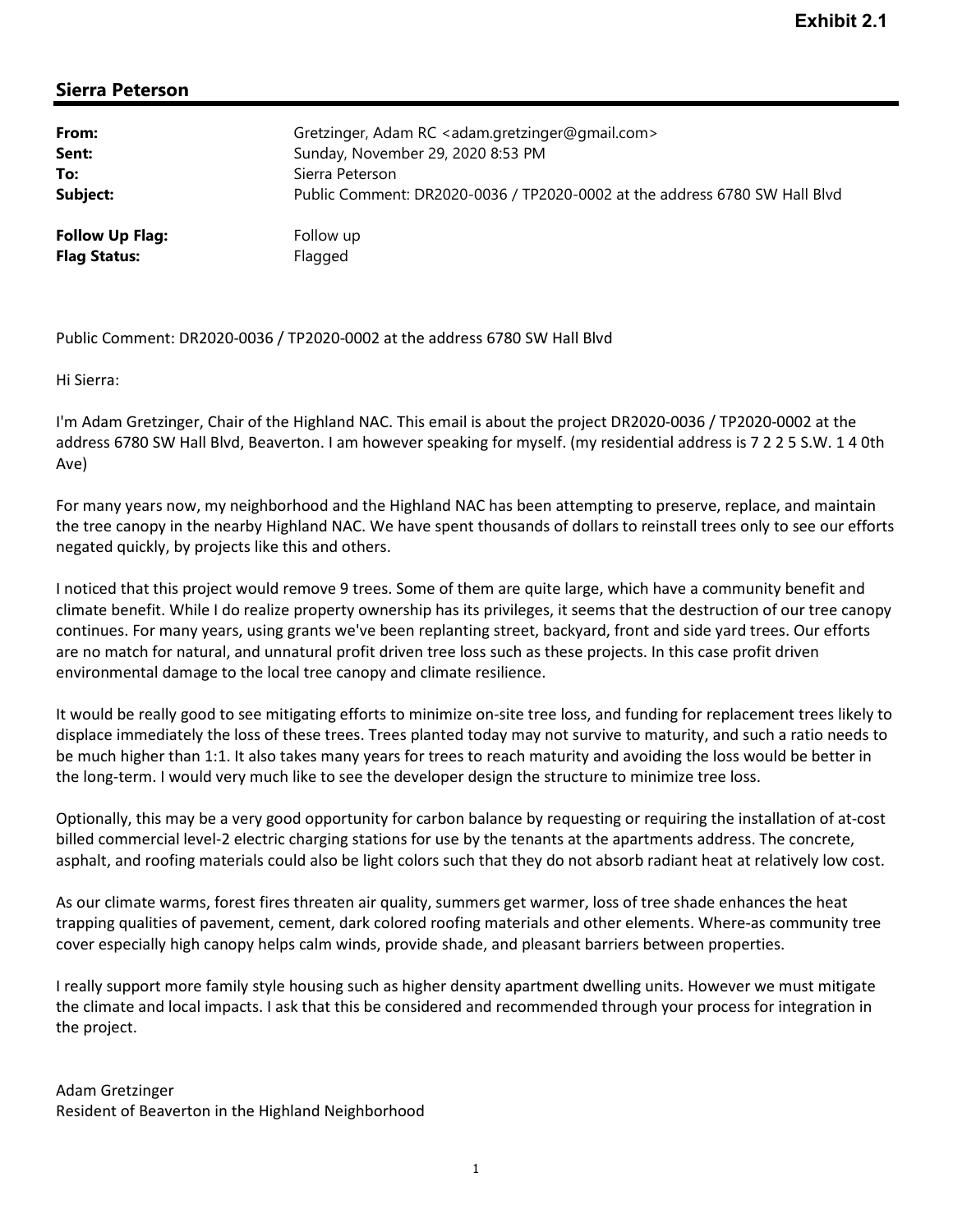| From:                  | i»¿Carolyn Overby <carolynoverby@frontier.com></carolynoverby@frontier.com> |
|------------------------|-----------------------------------------------------------------------------|
| Sent:                  | Monday, November 30, 2020 10:50 AM                                          |
| To:                    | Sierra Peterson                                                             |
| Subject:               | Notice of Development Proposal                                              |
| <b>Follow Up Flag:</b> | Follow up                                                                   |
| <b>Flag Status:</b>    | Flagged                                                                     |

Good morning Sierra,

I just received the notice concerning the development of Tax Lot 300 at 6870 S. W. Hall Blvd. Since development of that lot will have an impact on us and our residents I want to have as much participation in the process as possible.

Through the years we've always attended the neighborhood meetings with any developers. Since that is not an option at this Covid time, how can I stay informed concerning the plans for this site.

Will you get back to me with this information?

Thank You, Carolyn Overby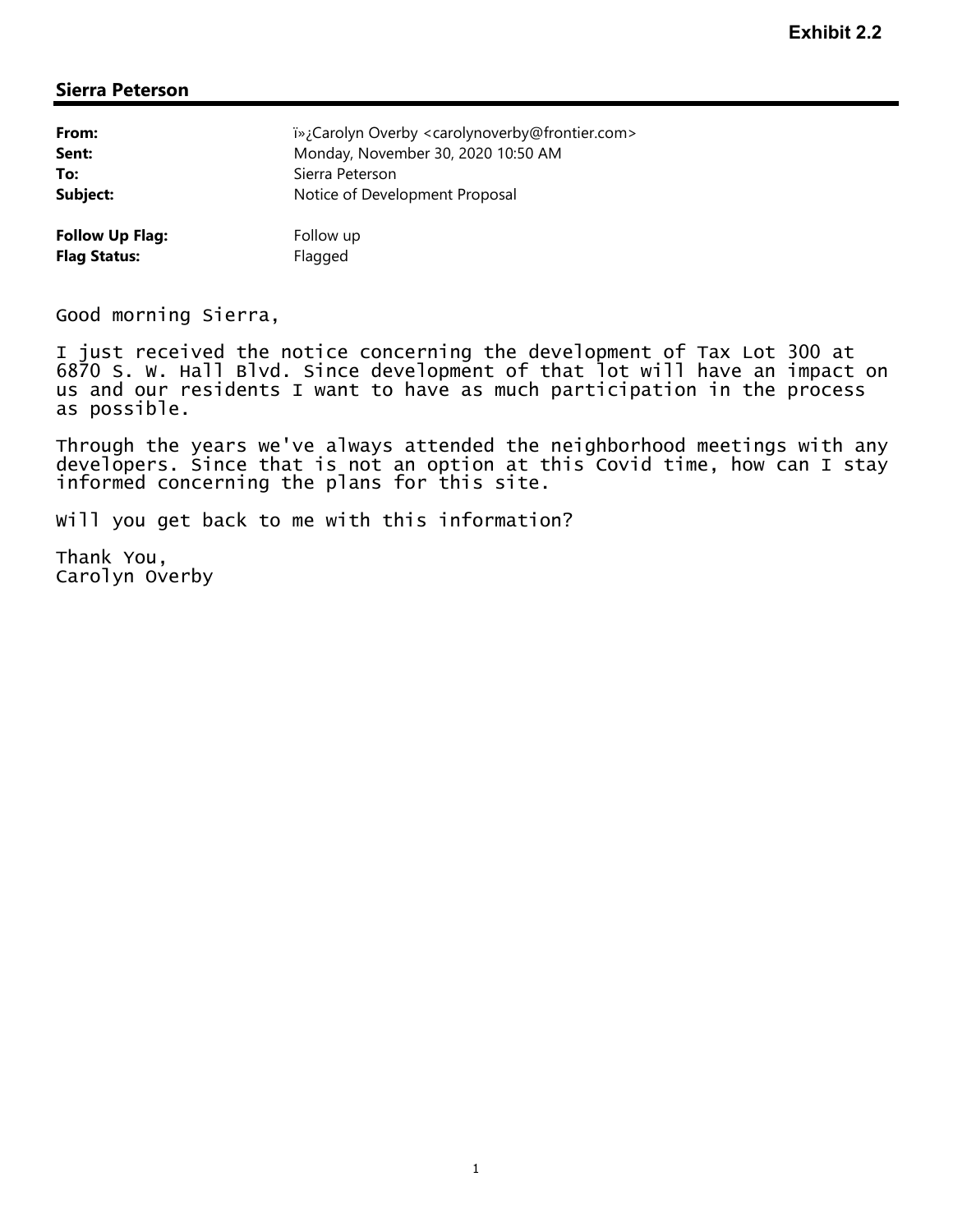| From:                  | Reggie Frumkin <rfrumkin@mail.com></rfrumkin@mail.com> |  |
|------------------------|--------------------------------------------------------|--|
| Sent:                  | Wednesday, December 2, 2020 12:53 PM                   |  |
| To:                    | Sierra Peterson                                        |  |
| Subject:               | Public comment for project DR2020-0036 / TP2020-0002   |  |
| <b>Follow Up Flag:</b> | Follow up                                              |  |
| <b>Flag Status:</b>    | Flagged                                                |  |

Hi Sierra,

I'm Reggie Frumkin, Vice Chair of the Highland NAC. This email is about the project DR2020-0036 / TP2020-0002 at the address 6780 SW Hall Blvd, Beaverton. I am speaking for myself. (my residential address is 1343S SW 22ND ST)

My comments echo those of Adam Gretzinger but I've added my own thoughts as well. For many years now, my neighborhood and the Highland NAC have been attempting to preserve, replace, and maintain the tree canopy in the nearby Highland neighborhood. We have spent thousands of dollars to reinstall trees only to see our efforts negated quickly, by projects like this and others.

We noticed that this project would remove 9 trees. Some of them are quite large, which have a community benefit and climate benefit. While I do realize property ownership has its privileges, it seems that the destruction of our tree canopy continues. For many years, using grants we've been replanting street, backyard, front and side yard trees. Our efforts are no match for natural, and unnatural profit driven tree loss such as these projects. In this case profit driven environmental damage to the local tree canopy and climate resilience.

It would be prudent to see mitigating efforts to minimize on-site tree loss, and funding for replacement trees likely to displace immediately the loss of these trees. Trees planted today may not survive to maturity, and such a ratio needs to be much higher than 1:1. It also takes many years for trees to reach maturity and avoiding the loss would be better in the long-term. I would very much like to see the developer design the structure and parking lots to minimize tree loss.

The City could also work with the developer to preserve the four Douglas-Firs proposed for removal along the west edge of the property along HALL BLVD. This would help mitigate the climate impacts of the development. A new sidewalk shouldn't be the reason these four critically important trees are cut down. Could the trees be preserved, and instead the 7.5 ft planting strip eliminated and the new sidewalk built curb-tight along Hall to the west of them or go to the east onto the private property for a public easement where the 10 ft setback lies? There would be more public benefit if the sidewalk was rerouted and the trees preserved than if a new planting strip and street trees are put in. Two zelkova street trees as proposed will never replace the benefits of four mature Douglas-firs. As a Tree City USA, Beaverton should explore all options in preserving those specific trees and only allow their removal after all other options have been exhausted.

As our climate warms, forest fires threaten air quality, summers get warmer, loss of tree shade enhances the heat trapping qualities of pavement, cement, dark colored roofing materials and other elements. Where-as community tree cover especially high canopy helps calm winds, provide shade, and pleasant barriers between properties. Planting columnar medium-form trees like Bowhall maples, Musashino zelkovas, flowering plums and lawson cypresses will never in anyone's lifetimes make up for the loss of mature native and large-form trees. The City of Beaverton needs to be honest with itself in regards to developer tree canopy requirements as they relate to contributing to our shrinking city-wide tree canopy coverage and stock of large-form native trees.

I would support more family style housing such as higher density apartment dwelling units if and only if it didn't mean the long-term destruction of our city's preserved tree canopy. We must mitigate the climate and local impacts, and find ways to preserve trees that otherwise wouldn't have been through development, especially along major arterials and in downtown where where tree removal has an inequitably large impact on low-income and racially marginalized communities who live in the area. I ask that this be considered and recommended through your process for integration in the project and into future policy that drives development decisions.